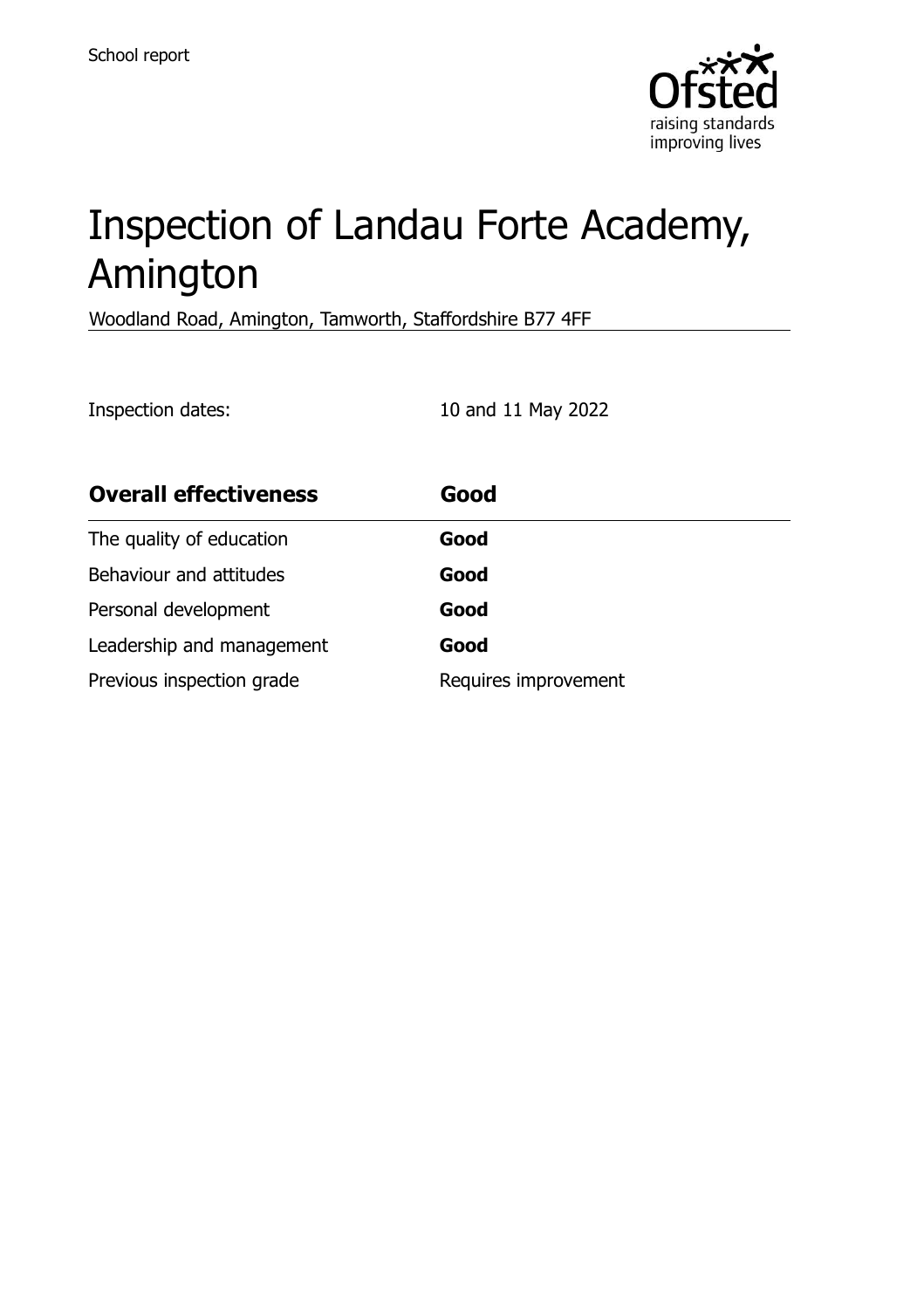

# **What is it like to attend this school?**

Pupils are proud to attend Landau Forte Academy, Amington. Pupils embrace the school's values of being ambitious, brave and kind. Pupils have good manners. Leaders greet students, when they arrive, with a 'good morning' and a smile. Pupils return this greeting. Pupils appreciate the time staff take to get to know them.

Leaders have high aspirations for every pupil. The principal has united the staff in a shared passion to ensure all pupils achieve their very best. Pupils benefit from a good-quality education. They are well prepared for the next stage of their education.

Pupils unanimously say that there are adults to help them if they are worried about anything, both academic and personal. Pupils appreciate the care and attention they receive from the school's pastoral team. Most pupils feel safe in school. Pupils say that bullying does sometimes happen, but if it does, they know that adults will listen and take action.

All pupils say that behaviour has significantly improved since the last inspection. Pupils usually behave well in and out of lessons. However, on the odd occasion when teachers do not insist on high enough standards of behaviour, learning can be affected.

#### **What does the school do well and what does it need to do better?**

The school's curriculum is broad and ambitious. Key stage 4 pupils can choose to study a wide range of subjects. Leaders have put the English Baccalaureate (EBacc) at the heart of the curriculum. As a result, the proportion of pupils studying the EBacc subjects has increased and continues to do so.

Leaders have significantly strengthened the curriculum in all subjects. Leaders have a clear purpose for what pupils learn. Subjects are taught in a logical order that builds on what pupils have learned before. Well-considered themes feed through the curriculum. For example, in English, pupils learn about how women are portrayed in crime fiction. This learning builds up through the story 'Lamb to the Slaughter' in Year 7, to 'Blood Brothers' in Year 9 and 'Macbeth' in Year 11. However, in a minority of subjects, the curriculum does not yet have this level of detail. This means learning in these subjects is less secure.

Leaders have ensured there are consistent teaching approaches across the school. Teachers use effective questioning to deepen pupils' knowledge and to check what pupils remember. All teachers have high expectations of pupils' spelling, punctuation and grammar use. Teachers have strong subject knowledge. They revisit specific vocabulary and concepts regularly, so that pupils have a secure understanding of the subject.

There are well-planned opportunities for pupils to develop their literacy skills across the curriculum. Pupils who struggle with reading, including those with special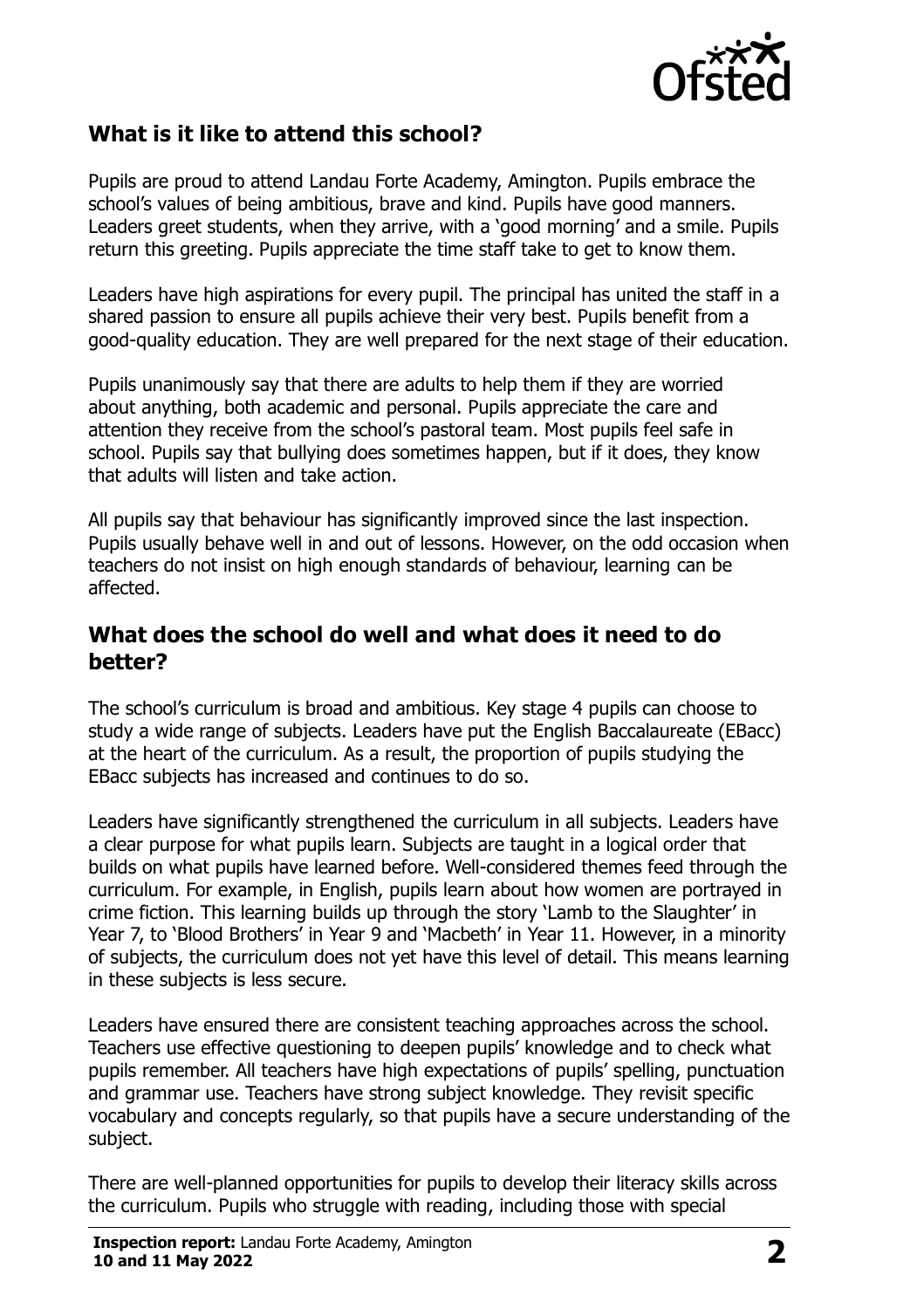

educational needs and/or disabilities, are helped to improve through targeted support. Effective strategies support pupils' learning, such as breaking learning down into smaller chunks and pre-teaching key vocabulary. This supports all pupils to achieve well.

The personal, social and health education curriculum equips pupils to live life in modern Britain. Pupils are taught about healthy relationships and personal safety. Pupils show respectful and tolerant attitudes.

Pupils who need additional support to manage behaviour speak positively about the pastoral support they receive. One pupil said: 'The staff here don't give up on us. They want us to be here. They care about us. We all have strong relationships with our teachers because they want us to do well.'

Pupils receive extensive careers education. Pupils are highly appreciative of the careers support and guidance they receive. One pupil said, 'The ambition to get students into their chosen destination is remarkable.'

Leaders and governors manage staff's well-being and workload well. The school counsellor offers practical support to both staff and pupils.

Most parents recognise the recent positive changes in the school. However, leaders are aware that some parents do not hold this view. Work is continuing to improve the school's engagement with all families and with the community.

# **Safeguarding**

The arrangements for safeguarding are effective.

There is a strong culture of safeguarding in the school. Staff know the pupils and their families well. They have a clear understanding of the local safeguarding risks that may affect pupils. Leaders work closely with the police and other agencies to teach students of the risks, for example, of knife crime.

All staff are well trained in identifying pupils who may be at risk of harm. Staff know the procedures to follow if they have concerns. Staff work with individuals to identify the support pupils need and ensure they get this quickly.

# **What does the school need to do to improve?**

#### **(Information for the school and appropriate authority)**

■ In a minority of subjects, leaders have not identified the precise building blocks of learning that lay the foundation for what is to come next. This means that, in these subjects, some pupils find it more difficult to build the rich body of knowledge that they need to progress well. Subject leaders should ensure they continue to refine their subject curriculum to ensure it identifies what pupils need to learn to achieve well.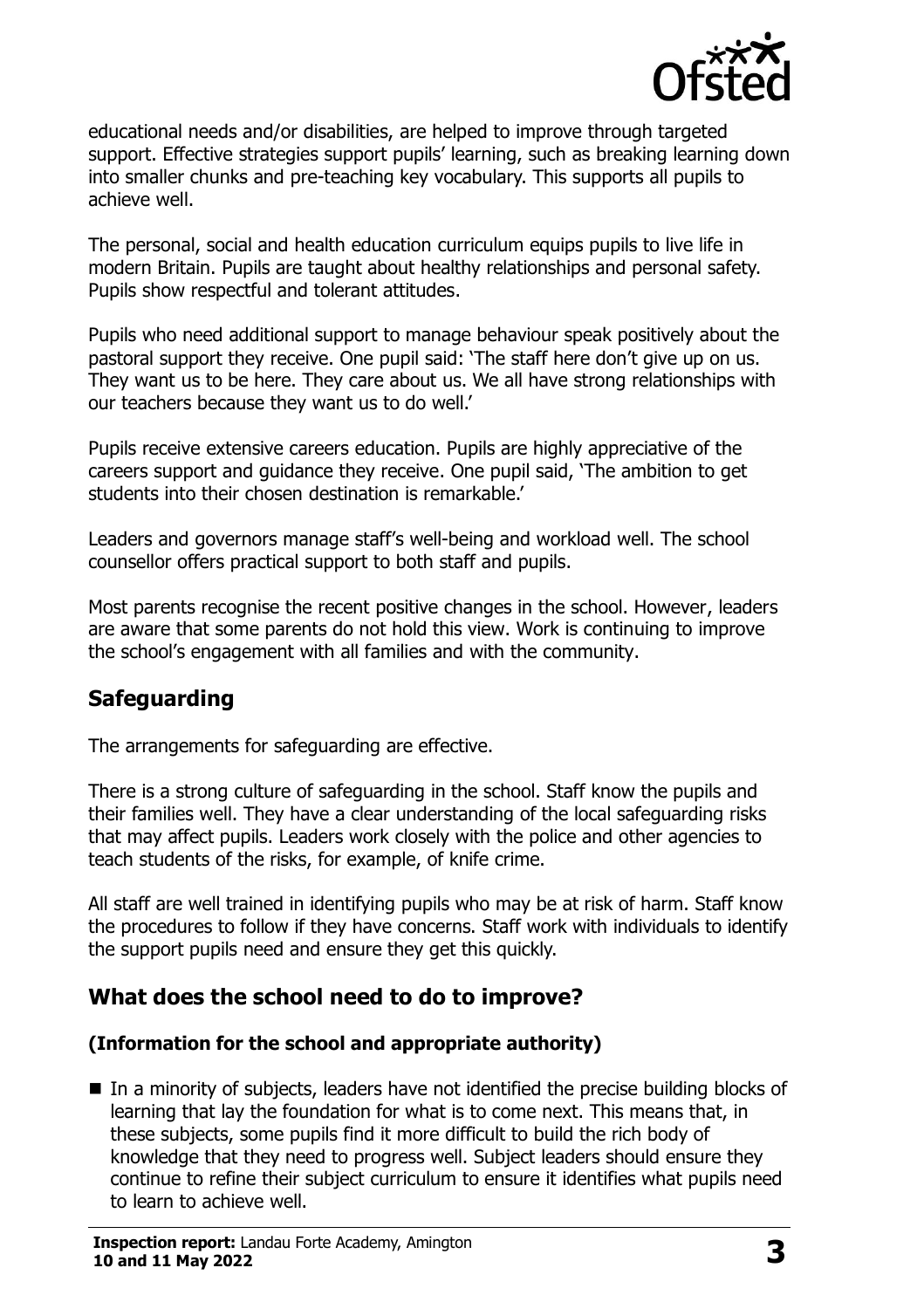

■ The behaviour of pupils in the school has significantly improved. However, in some lessons, learning can be disrupted when behaviour strategies are not implemented consistently. This means that pupils miss out on learning. Leaders should ensure that all staff are confident in implementing the school's behaviour policy effectively and consistently.

### **How can I feed back my views?**

You can use [Ofsted Parent View](http://parentview.ofsted.gov.uk/) to give Ofsted your opinion on your child's school, or to find out what other parents and carers think. We use information from Ofsted Parent View when deciding which schools to inspect, when to inspect them and as part of their inspection.

The Department for Education has further quidance on how to complain about a school.

If you are the school and you are not happy with the inspection or the report, you can [complain to Ofsted.](http://www.gov.uk/complain-ofsted-report)

### **Further information**

You can search for [published performance information](http://www.compare-school-performance.service.gov.uk/) about the school.

In the report, '[disadvantaged pupils](http://www.gov.uk/guidance/pupil-premium-information-for-schools-and-alternative-provision-settings)' refers to those pupils who attract government pupil premium funding: pupils claiming free school meals at any point in the last six years and pupils in care or who left care through adoption or another formal route.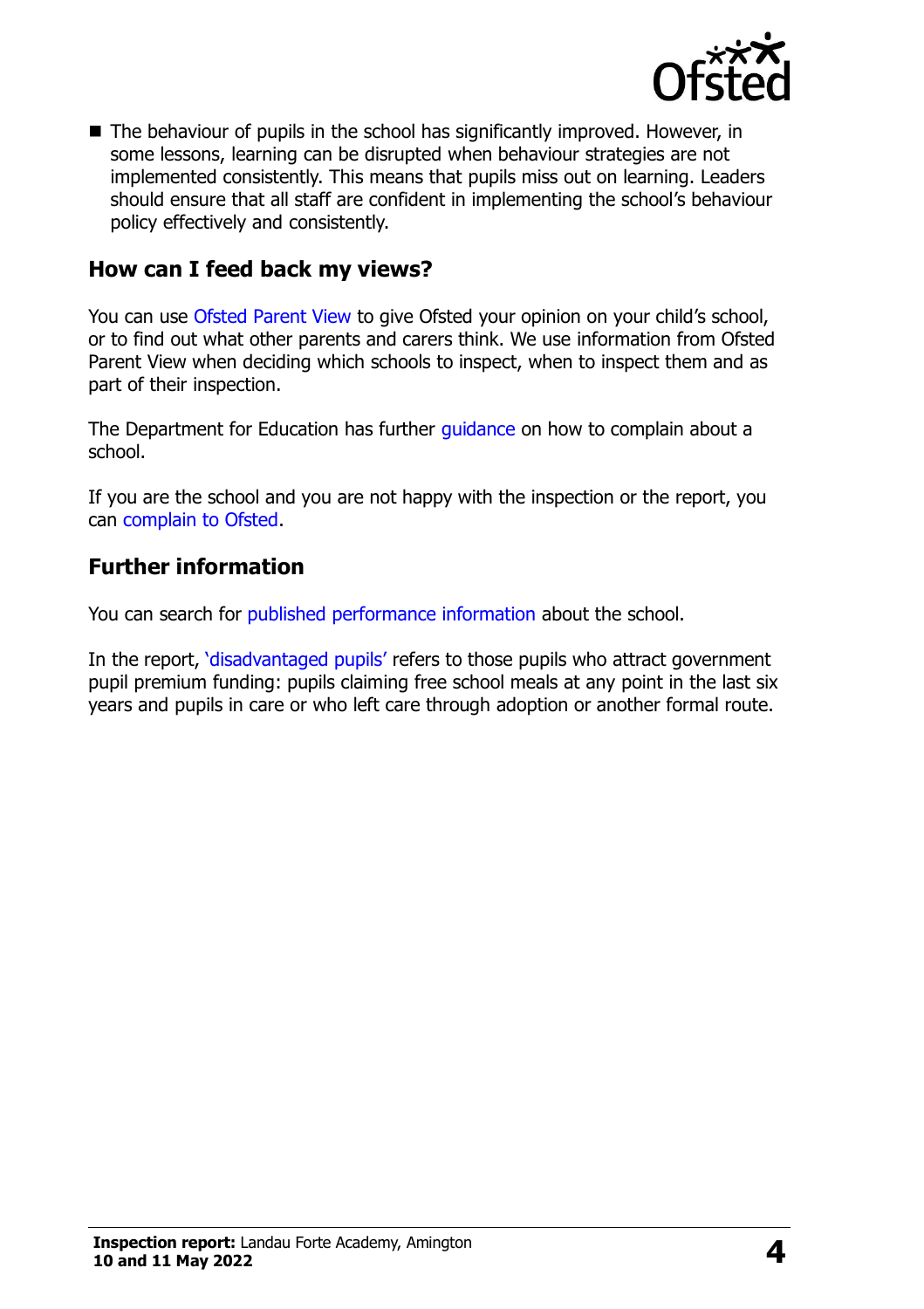

# **School details**

| Unique reference number             | 136136                                                            |
|-------------------------------------|-------------------------------------------------------------------|
| <b>Local authority</b>              | <b>Staffordshire</b>                                              |
| <b>Inspection number</b>            | 10212002                                                          |
| <b>Type of school</b>               | Secondary                                                         |
| <b>School category</b>              | Academy sponsor-led                                               |
| Age range of pupils                 | 11 to 16                                                          |
| <b>Gender of pupils</b>             | Mixed                                                             |
| Number of pupils on the school roll | 946                                                               |
| <b>Appropriate authority</b>        | Board of trustees                                                 |
| <b>Chair of trust</b>               | Peter Cox                                                         |
| <b>Principal</b>                    | <b>Andrew Deen</b>                                                |
| Website                             | www.lfata.org.uk                                                  |
| Date of previous inspection         | 14 July 2021, under section 8 of the<br><b>Education Act 2005</b> |

# **Information about this school**

- The school uses three registered alternative provisions.
- The school meets the requirements of the Baker Clause. This means that pupils in Years 8 to 13 receive information about the full range of education and training options open to them. This includes opportunities for a range of education and training providers to speak to pupils about technical education qualifications and apprenticeships.
- A new principal and several new staff have been appointed since the last section 5 inspection.

# **Information about this inspection**

The inspectors carried out this inspection under section 5 of the Education Act 2005.

■ This was the first routine inspection the school received since the COVID-19 pandemic began. Inspectors discussed the impact of the pandemic with leaders and have taken that into account in their evaluation of the school.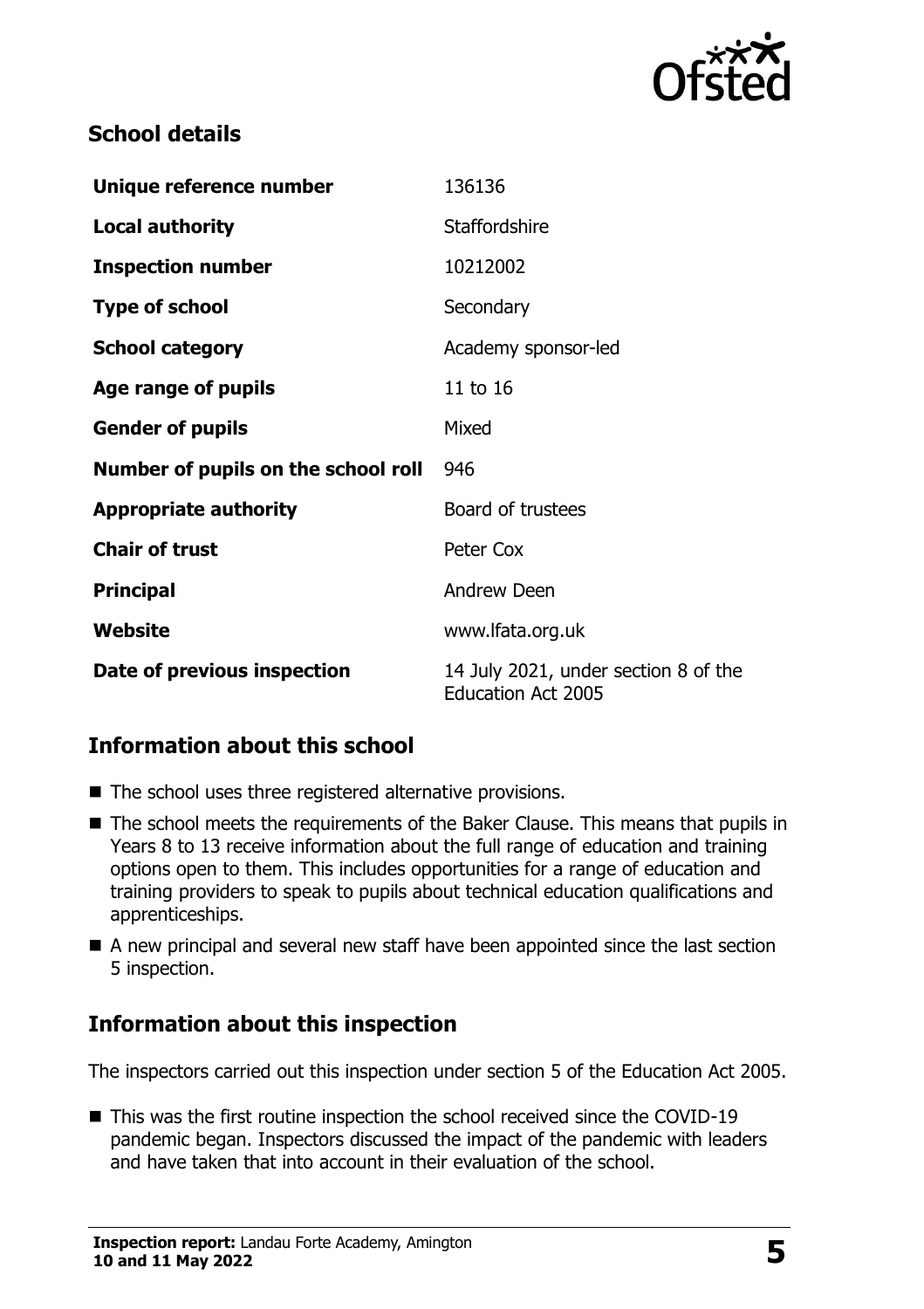

- $\blacksquare$  Inspectors held meetings with the principal, the deputy principal and assistant principals.
- Inspectors carried out deep dives in these subjects: English, mathematics, science, Spanish and history. For each deep dive, inspectors met with subject leaders, discussed the curriculum, visited a sample of lessons, spoke to teachers, spoke to some pupils about their learning and looked at samples of pupils' work.
- Inspectors met with the designated safeguarding lead and the pastoral team. They checked safeguarding documents, including the checks made on staff. They also examined documentation relating to pupils' attendance and behaviour.
- Inspectors considered the responses to Ofsted's online survey, Ofsted Parent View, and the views of pupils and staff in Ofsted's online surveys.
- $\blacksquare$  Inspectors also spoke with pupils informally during the school day.

#### **Inspection team**

| Eve Morris, lead inspector | Her Majesty's Inspector |
|----------------------------|-------------------------|
| Kate Ireland               | Ofsted Inspector        |
| Peter Kent                 | Ofsted Inspector        |
| Andrew Madden              | Ofsted Inspector        |